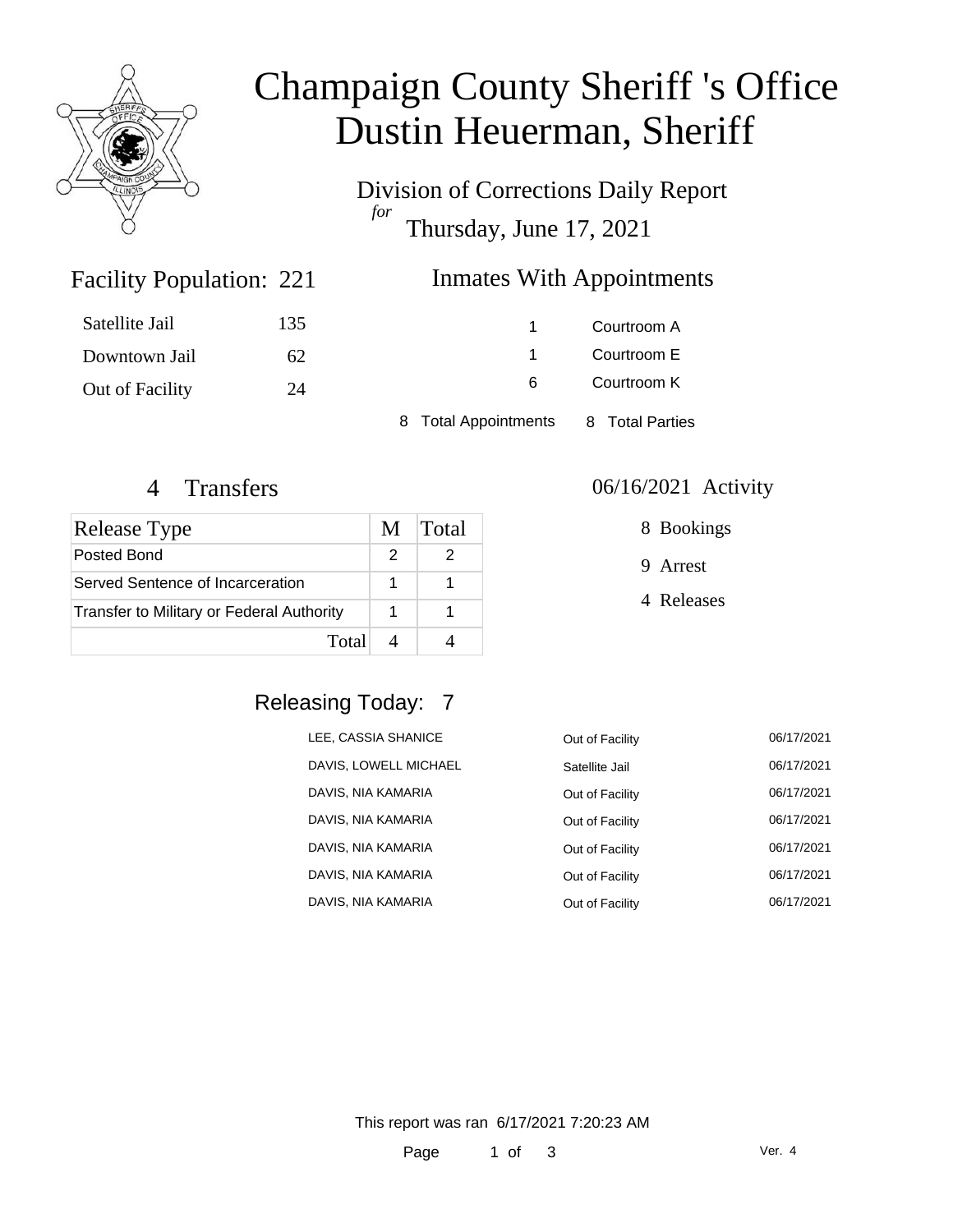

# Champaign County Sheriff 's Office Dustin Heuerman, Sheriff

Division of Corrections Daily Report *for* Thursday, June 17, 2021

#### Custody Status Count

- Electronic Home Dentention 23
	- Felony Arraignment 5
	- Felony Pre-Sentence 7
		- Felony Pre-Trial 129
	- Felony Sentenced CCSO 4
	- Felony Sentenced IDOC 30
	- Felony Sentenced Other 1
		- Hold Other 1
	- Hold Sentenced CCCC 1
	- Misdemeanor Arraignment 1
		- Misdemeanor Pre-Trial 8
			- Petition to Revoke 2
			- Remanded to DHS 7
		- Traffic Sentenced CCSO 2
			- Total 221

This report was ran 6/17/2021 7:20:23 AM